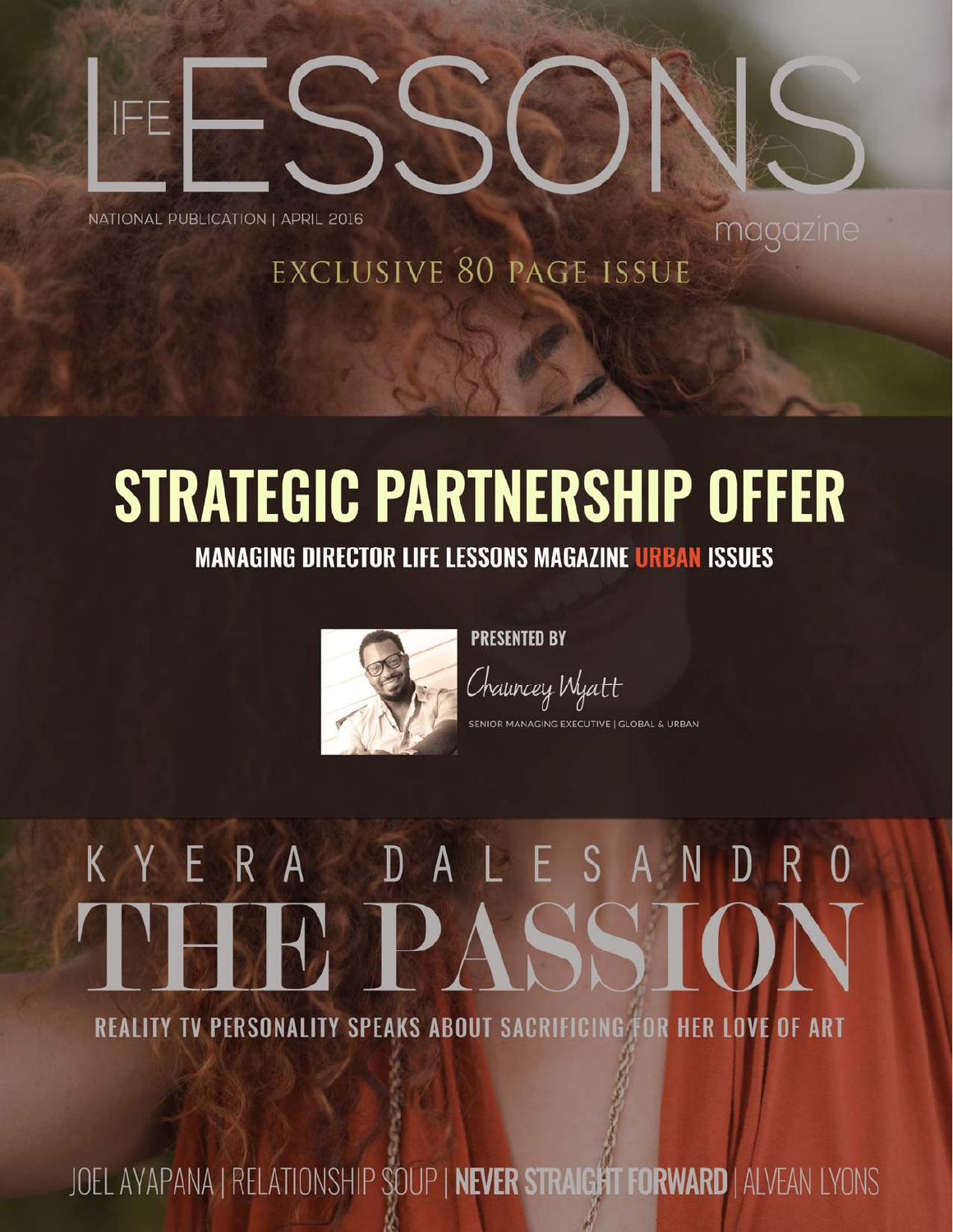### LIFE LESSONS MAGAZINE | STRATEGIC PARTNERSHIP OFFER

## *WE'RE EXPLODING*

### \$40 BILLION IN BRAND VALUE

Life Lessons Magazine offers all of our strategic partners tremendous upscale brand value to help validate and add instant credibility to anything you do. Our Brand Value represent over \$40 Billion of the world's most recognizable brand in business, globally. They include some of the following:



### MAJOR PROMOTION/ENDORSEMENT

Life Lessons Magazine has received notification from European Billionaire, Nicholas Frankl, owner of myyachetclub.com to promote the Life Lessons Magazine after his June feature. His endorsement allows LLMAG to place and distribute in any part of the world.



Nicholas Frankl

By partnering with Life Lessons Magazine under the Urban publication, we offer you ownership and management of over \$40 billion in brand power, upscale quality magazine with powerful content concepts that features everyday people to billionaires.

Our launching in multiple regions around the U.S. allows us to keep our brand exclusive by not having it sold on shelves but rather placing it in areas where it can be seen the most and engaged. Each major city will have 50‐100 different locations where the Life Lessons Magazine can be viewed daily, ultimately allowing Life Lessons Magazine to sell ads as high as \$5,000 per full page ad of which we have 20‐30 ads per issue (Global & Urban).

### Amazing Content & People

While our magazine mostly features "regular people", we also have attracted high net worth people to our magazine to include the son of the Billionaire Music Mogul, Dr. Dre, Curtis, Young, a brilliant business man and creative thinker, along with recent ABC's Shark Tank TV show, Ed Lutz and Kyera Dalesandro, reality TV personality from the Game Show Network, Skin Wars and many more!

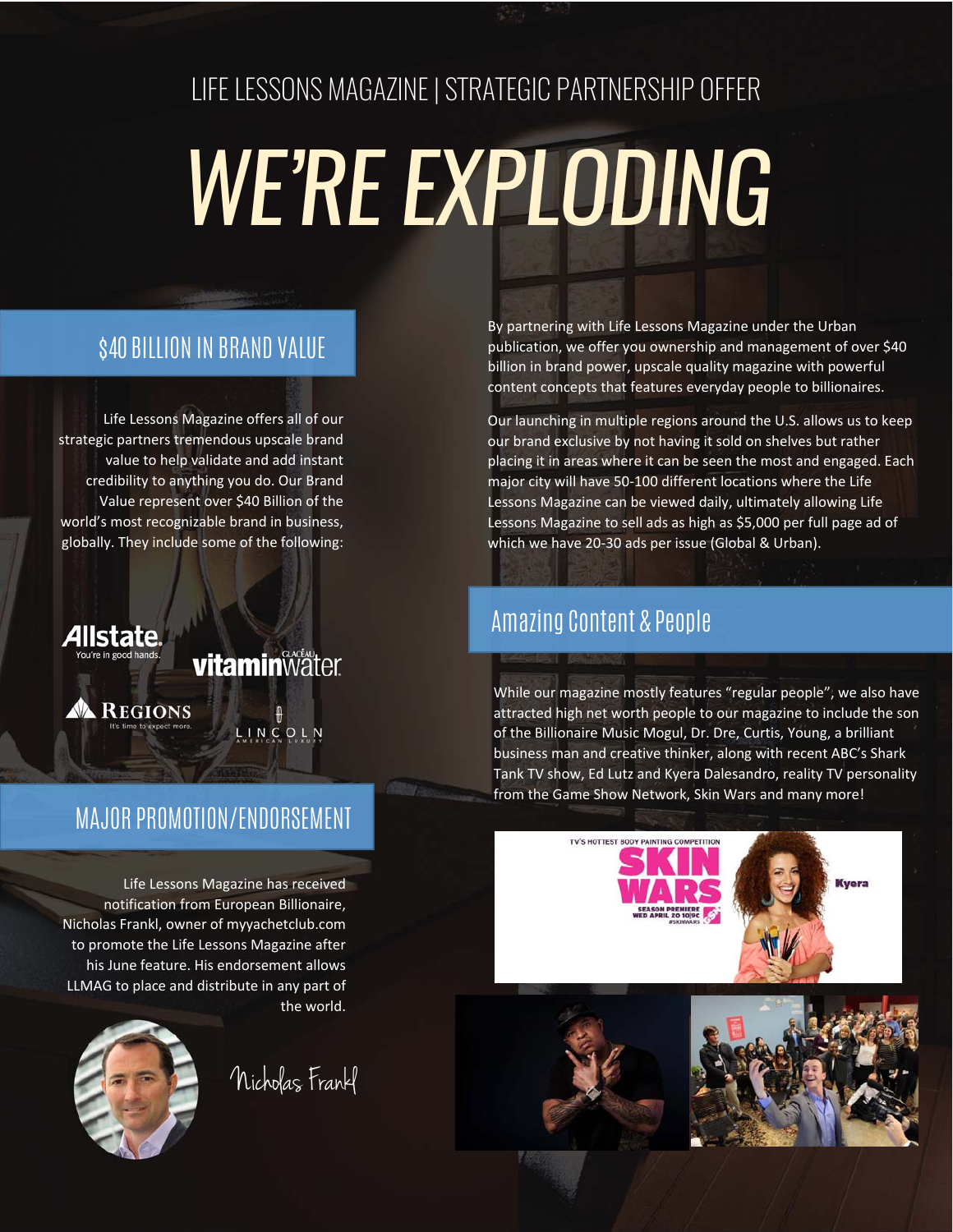### MANAGING EXECUTIVE LIFE LESSONS MAGAZINE URBAN ISSUE



### ABOUT STRATEGIC PARTNERSHIP

The Life Lessons Magazine "Urban" Issues are marketed and tailored to fit urban/minority audiences throughout the U.S., rivaling companies like Ebony and Essence Magazine.

As a Managing Director, you will help shape and spearhead the goal and agenda of Life Lessons Magazine, reaching new audiences, setting up features, using our brand to help your current production brands, create/set‐up release parties, aide in managing ad sponsorship relations and more.

As an investing partner, you can feel safe that you are in the right hands with our magazine brand that has already produce a high quality magazine with massive brand appeal and attention from multi‐millionaires and billionaires world‐wide, including a partnership to establish our brand globally. We will use our quality and star power to strategically place our magazines in multiple markets, host release parties and attract the attention local and national ad sponsorships for our multiple streams of income that include:

- Print Ads
- Website Ads
- Video Ads
- Digital Ads
- Youtube Channel Ad Revenue
- Release Party Door Revenues
- Special event Press Pass and More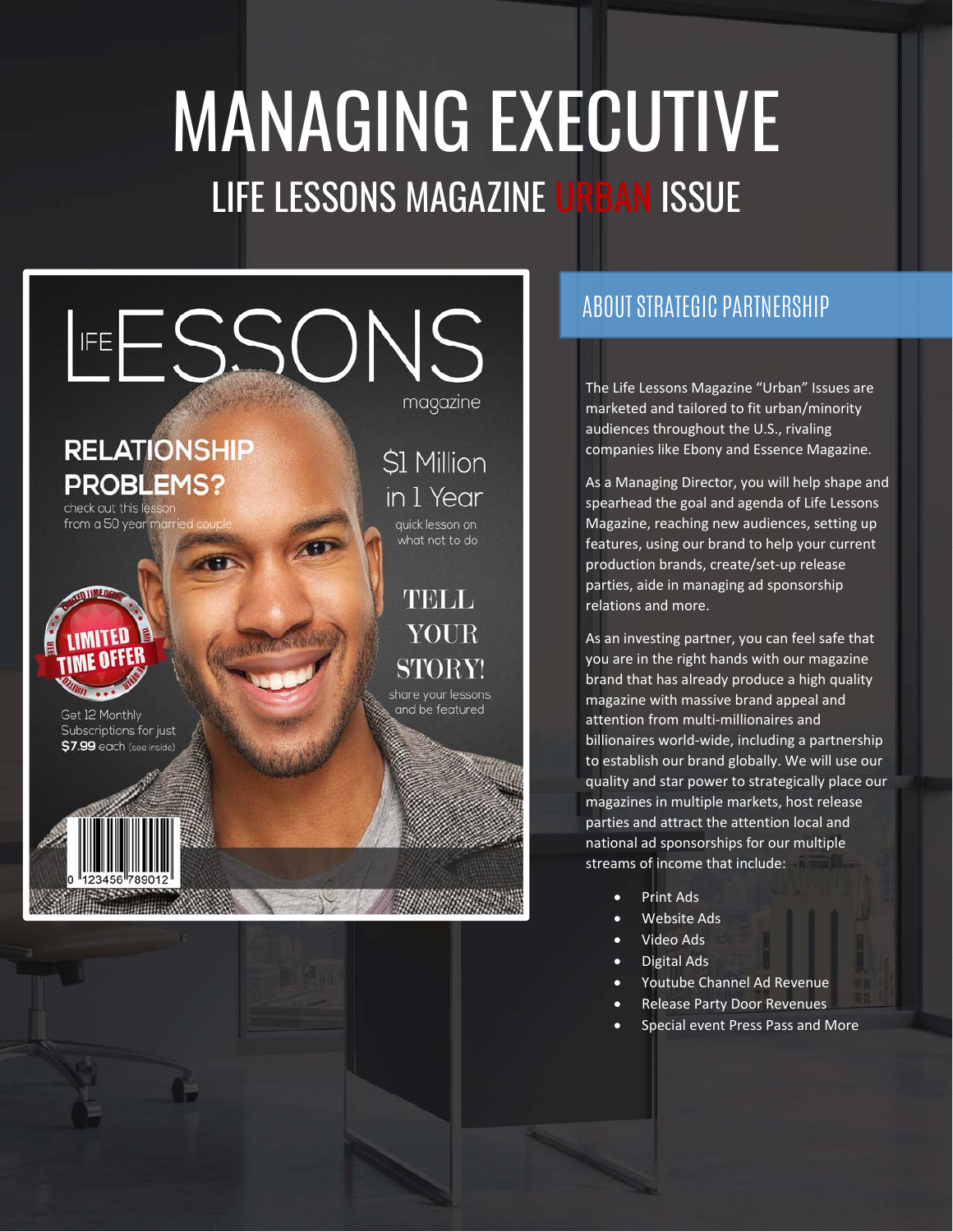### OPTIONS AND BENEFITS

Below are three options that you can choose to establish your footprint as a Managing Executive.

### Option One

MANAGING EXECUTIVE LLMAG URBAN

#### 40% (net) Ad Revenue Executive Acquired

(Huge income potential but you will have to acquire sponsors. Earnings could exceed \$100k per bi-monthly release issues.)

### 5% (net) Ad Revenue Company Acquired

(Potential earnings up to \$20k per bi-monthly release in just 10 major markets. Company Pays you regardless of any personal ad acquisition.)

### Option Two

MANAGING EXECUTIVE LLMAG URBAN

### 40% (net) Ad Revenue Executive Acquired

(Huge income potential but you will have to acquire sponsors. Earnings could exceed \$100k per bi-monthly release issues.)

#### 7.5% (net) Ad Revenue Company Acquired

(Potential earnings up to \$35k per bi-monthly release in just 10 major markets. Company Pays you regardless of any personal ad acquisition.)

#### 5% Stock/Ownership in Urban **Division**

(You get 5% of the sale of this acquisition or can trade in your value for cash after 12 mos position cash flow. Plus up to 5% Quarterly Profit Share Bonuses.)

### Option Three

MANAGING EXECUTIVE LLMAG URBAN

### 40% (net) Ad Revenue Executive Acquired

(Huge income potential but you will have to acquire sponsors. Earnings could exceed \$100k per bi-monthly release issues.)

### 10% (net) Ad Revenue Company Acquired

(Potential earnings up to \$50k per bi-monthly release in just 10 major markets. Company Pays you regardless of any personal ad acquisition.)

### 10% Stock/Ownership in Urban & Global Divisions

(You get 5% of the sale of this acquisition or can trade in your value for cash after 12 mos position cash flow. Plus up to 10% Quarterly Profit Share Bonuses.)

### Guaranteed Market Release and Revenue

(This option guarantees one market will be fully opened and you will start earning revenue with 3 mos.)



### \$3,500.00

### \$6,500.00